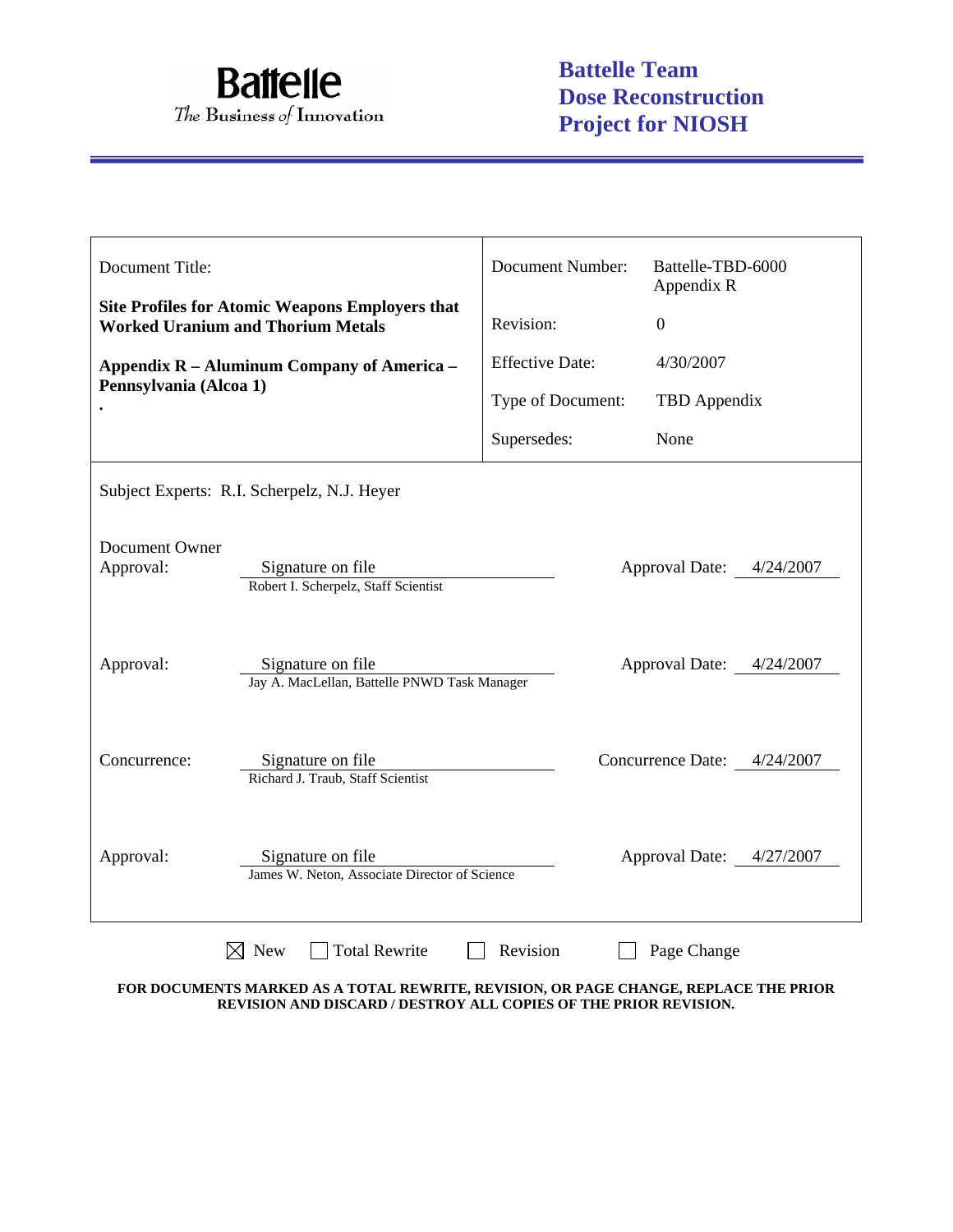| Document No. Battelle-TBD-6000; | Revision No. 0 | Effective Date: 4/30/2007 | Page 2 |
|---------------------------------|----------------|---------------------------|--------|
| Appendix R                      |                |                           |        |

## **ALUMINUM COMPANY OF AMERICA – PENNSYLVANIA**

### **R.1 Introduction**

This document serves as an appendix to Battelle-TBD-6000, Site Profiles for Atomic Weapons Employers that Worked Uranium and Thorium Metals. This appendix describes the results of document research specific to this site. Where specific information is lacking, research into similar facilities described in the body of this Site Profile is used.

# **R.2 Site Description**

The Atomic Weapons Employer Aluminum Company of America (ALCOA) had one site located in New Kensington, Pennsylvania. The facility was also known as Aluminum Research Laboratories; or the New Kensington Works (of ALCOA) on Pine and 9th Streets. It is listed as an Atomic Weapons Employer from 1943 through 1945. ALCOA was one of 14 facilities in the early 1940s that produced nuclear fuel for the X-10 pilot plant reactor in Oak Ridge, Tennessee and the production reactors at Hanford, Washington. The work was conducted in two buildings (#29 and #44) both of which are still standing with relatively little remodeling. (Reference 9557, Pages 8-10)

### **R.2.1 Site Activities**

Alcoa used a unique welding process to "can" and seal uranium slugs produced by other facilities. Initiated in the spring of 1943, the work preceded under 15 purchase orders that resulted in the canning of approximately 100,000 slugs through 1945. Actual machining of uranium metal was apparently limited to experimental machine shop and laboratory situations. (Reference 9557, Pages 8-10)

### **R.2.2 Job Categories**

Each claim will be evaluated to determine the most appropriate Job Category from the list below.

Plant Floor High (Involved directly in operations) *Machinist (in shop) Unknown*  Plant Floor Low (Involved in support of operations) *Inspector Mechanic (for Fork Lift trucks)*  Supervisor Clerk

# **R.3 Occupational Medical Dose**

No information regarding occupational medical dose specific to ALCOA-PA was found. Information to be used in dose reconstructions for which no specific information is available is provided in ORAUT-OTIB-0006, the dose reconstruction project technical information bulletin covering diagnostic x-ray procedures.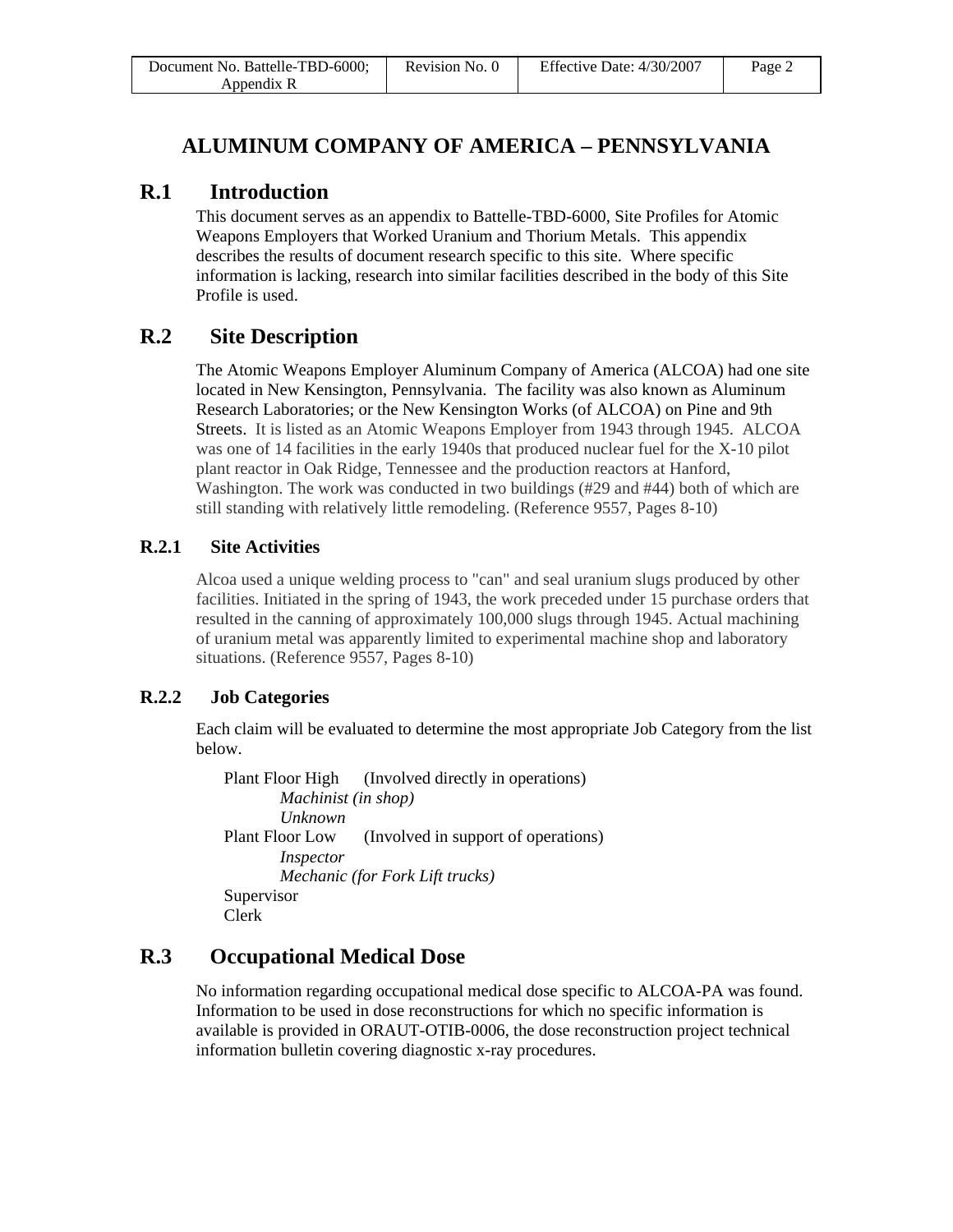| Document No. Battelle-TBD-6000; | Revision No. 0 | Effective Date: 4/30/2007 | Page 3 |
|---------------------------------|----------------|---------------------------|--------|
| Appendix R                      |                |                           |        |

# **R.4 Occupational Internal Dose**

No data was found in the Site Research database related to occupational internal dose during AEC work. The work performed at ALCOA-PA involved canning uranium slugs. Therefore, the internal doses are derived using air concentration values in the TBD for "Slug Production and Canning."

Tables R.1 and R.2 present these internal dose estimates in pCi per calendar day to be used for each calendar year listed.

# **R.5 Occupational External Dose**

No data was found in the Site Research database related to occupational external dose during AEC work. The work performed at ALCOA-PA involved canning uranium slugs. Therefore, the external dose values in the TBD for "Slug Production and Canning" should be used.

Tables R.3 and R.4 present these external dose estimates in mrem per calendar day to be used for each calendar year listed.

## **R.6 Residual Contamination**

A FUSRAP survey of ALCOA-PA was conducted on November 12, 1991. The survey consisted of direct readings of gamma, alpha and beta-gamma levels and dust samples for radionuclide analysis. The results demonstrated no measured levels above DOE-FUSRAP guidelines and radionuclide distributions were not significantly different from typical background levels for the area. Therefore, no exposure to residual contamination is assumed after 1991. (Reference 16445, Page 10). A potential exists, however, for exposure due to residual contamination between  $1946$  and  $1991<sup>2</sup>$ , so this is evaluated assuming deposition of the plant floor high air concentration and resuspension assuming no cleanup.

## **R.7 References**

- 1. DOE Office of Health, Safety and Security, EEOICPA web site. http://www.hss.energy.gov/healthsafety/fwsp/advocacy/faclist/findfacility.cfm
- 2. Report on Residual Radioactive and Beryllium Contamination at Atomic Weapons Employer Facilities and Beryllium Vender Facilities. http://www.cdc.gov/niosh/ocas/pdfs/tbd/rescon/rcontam1206.pdf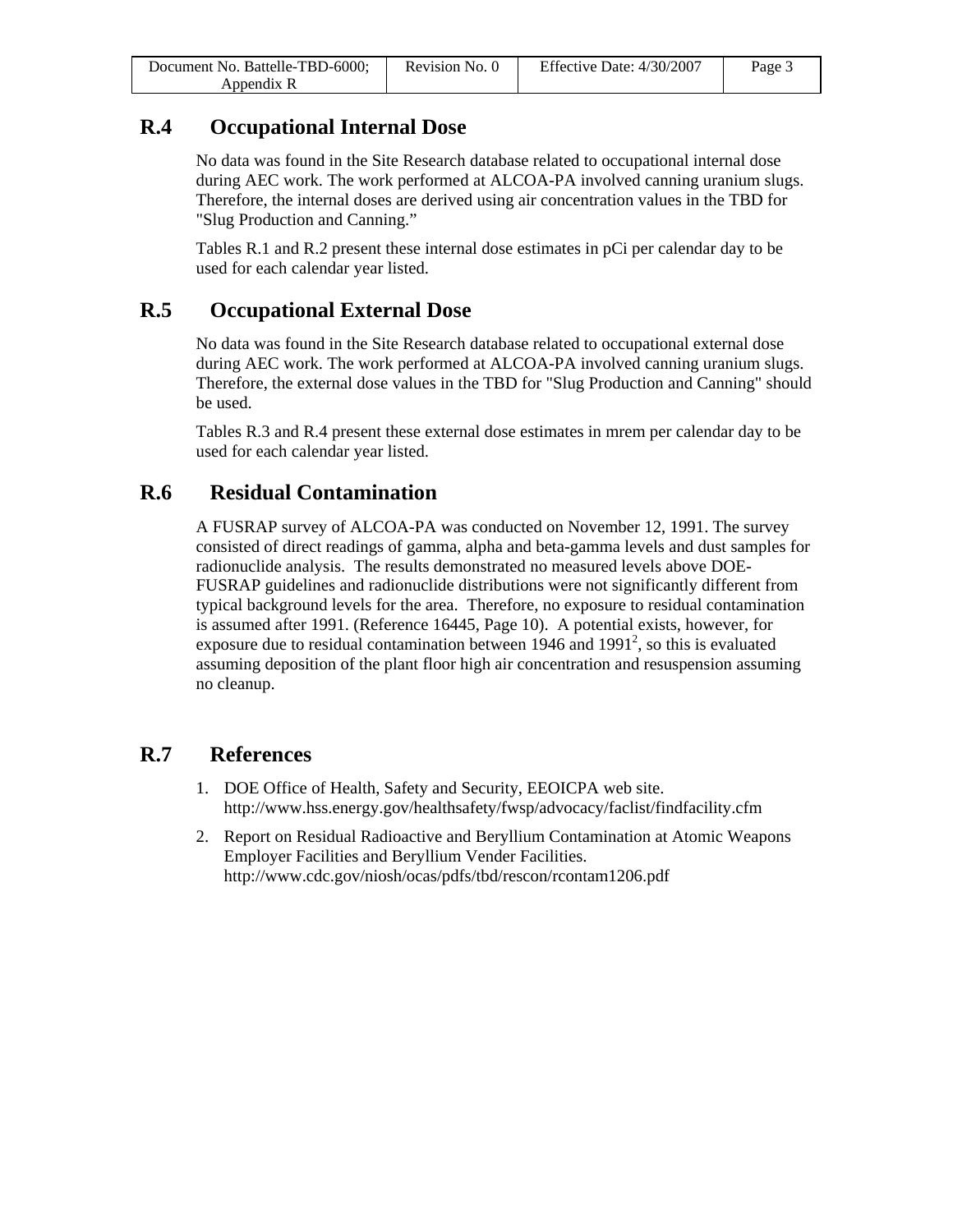| $-6000.$<br>mp)<br>Appendix<br>Document<br>NO.<br>ffelle.<br>--<br>. | 31 U<br>NU.<br>. . | (200)<br>$ -$<br>221<br>Jate <sup>.</sup><br>----<br>50/<br>- 1 | $a$ ge |
|----------------------------------------------------------------------|--------------------|-----------------------------------------------------------------|--------|
|----------------------------------------------------------------------|--------------------|-----------------------------------------------------------------|--------|

#### **Table R.1 INTERNAL DOSE PATHWAYS - Inhalation of Airborne Radionuclides**

#### **Assumptions:**

Operational Period Daily Weighted Average Air Concentration, Plant Floor High: 198 dpm/m $^3$ Residual Period Daily Weighted Average Air Concentration: 1.28 dpm/m<sup>3</sup>

TBD GSD Default is 5

Conversion Factor: 2.22 dpm/pCi

Breathing Rate: 1.2 m^3/hour

All intakes and doses assume full-time employment for the given year.

| <b>Job Category</b>    | Year        | Operation<br>Phase | Hr/Yr | Relevant<br><b>Nuclide</b> | Intake<br>(pCi/d) | <b>GSD</b> | <b>TBD Reference or Research Justification</b>   |
|------------------------|-------------|--------------------|-------|----------------------------|-------------------|------------|--------------------------------------------------|
| Plant Floor High       | 1943        | Operations         | 2400  | U234                       | 7.04E+02          | 5          | Based on Metal TBD for Slug Production           |
| Plant Floor High       | 1944        | Operations         | 2400  | U234                       | 7.04E+02          | 5          | Based on Metal TBD for Slug Production           |
| Plant Floor High       | 1945        | Operations         | 2400  | U234                       | 7.04E+02          | 5          | Based on Metal TBD for Slug Production           |
| Plant Floor High       | 1946 - '50  | Residual           | 2400  | U234                       | 4.56E+00          | 5          | Based on resuspension of 1945 air concentrations |
| Plant Floor High       | 1951 - '55  | Residual           | 2200  | U234                       | 4.18E+00          | 5          | Based on resuspension of 1945 air concentrations |
| Plant Floor High       | '56 - 11/91 | Residual           | 2000  | U234                       | 3.80E+00          | 5          | Based on resuspension of 1945 air concentrations |
| <b>Plant Floor Low</b> | 1943        | Operations         | 2400  | U234                       | $3.52E + 02$      | 5          | Based on Metal TBD for Slug Production           |
| Plant Floor Low        | 1944        | Operations         | 2400  | U234                       | $3.52E + 02$      | 5          | Based on Metal TBD for Slug Production           |
| Plant Floor Low        | 1945        | Operations         | 2400  | U234                       | $3.52E + 02$      | 5          | Based on Metal TBD for Slug Production           |
| <b>Plant Floor Low</b> | 1946 - '50  | Residual           | 2400  | U234                       | 4.56E+00          | 5          | Based on resuspension of 1945 air concentrations |
| <b>Plant Floor Low</b> | 1951 - '55  | Residual           | 2200  | U234                       | 4.18E+00          | 5          | Based on resuspension of 1945 air concentrations |
| Plant Floor Low        | '56 - 11/91 | Residual           | 2000  | U234                       | 3.80E+00          | 5          | Based on resuspension of 1945 air concentrations |
| Supervisor             | 1943        | Operations         | 2400  | U234                       | 1.76E+02          | 5          | Based on Metal TBD for Slug Production           |
| Supervisor             | 1944        | Operations         | 2400  | U234                       | 1.76E+02          | 5          | Based on Metal TBD for Slug Production           |
| Supervisor             | 1945        | Operations         | 2400  | U234                       | 1.76E+02          | 5          | Based on Metal TBD for Slug Production           |
| Supervisor             | 1946 - '50  | Residual           | 2400  | U234                       | 4.56E+00          | 5          | Based on resuspension of 1945 air concentrations |
| Supervisor             | 1951 - '55  | Residual           | 2200  | U234                       | 4.18E+00          | 5          | Based on resuspension of 1945 air concentrations |
| Supervisor             | '56 - 11/91 | Residual           | 2000  | U234                       | 3.80E+00          | 5          | Based on resuspension of 1945 air concentrations |
| Clerical               | 1943        | Operations         | 2400  | U234                       | 1.76E+01          | 5          | Based on Metal TBD for Slug Production           |
| Clerical               | 1944        | Operations         | 2400  | U234                       | 1.76E+01          | 5          | Based on Metal TBD for Slug Production           |
| Clerical               | 1945        | Operations         | 2400  | U234                       | 1.76E+01          | 5          | Based on Metal TBD for Slug Production           |
| Clerical               | 1946 - '50  | Residual           | 2400  | U234                       | 4.56E+00          | 5          | Based on resuspension of 1945 air concentrations |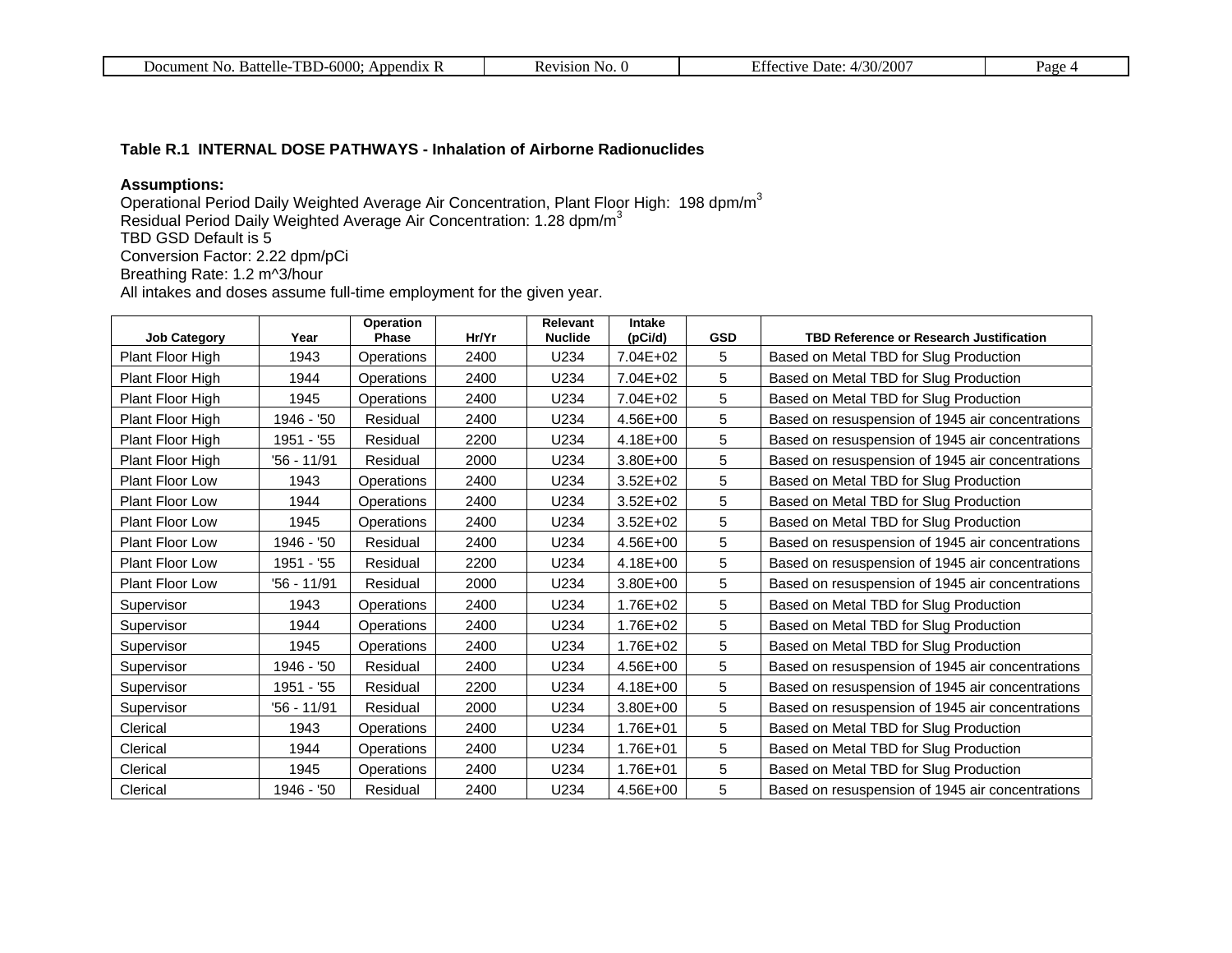| $\sim$<br><b>----</b><br>ittelle<br>-No<br>cument<br>Appendix R<br>ва<br>000 N<br>ז-נחה | <b>No</b> | 0.007<br>$\sqrt{2}$<br>Date <sup>-</sup><br>rective<br>/311<br>ZUU | Page |
|-----------------------------------------------------------------------------------------|-----------|--------------------------------------------------------------------|------|
|                                                                                         |           |                                                                    |      |

| <b>Job Category</b> | Year           | Operation<br>Phase | Hr/Yr | Relevant<br><b>Nuclide</b> | <b>Intake</b><br>(pCi/d) | GSD | TBD Reference or Research Justification          |
|---------------------|----------------|--------------------|-------|----------------------------|--------------------------|-----|--------------------------------------------------|
| Clerical            | 1951<br>'55    | Residual           | 2200  | J234                       | .18E+00                  |     | Based on resuspension of 1945 air concentrations |
| Clerical            | 11/91<br>'56 - | Residual           | 2000  | J234                       | $3.80E + 00$             |     | Based on resuspension of 1945 air concentrations |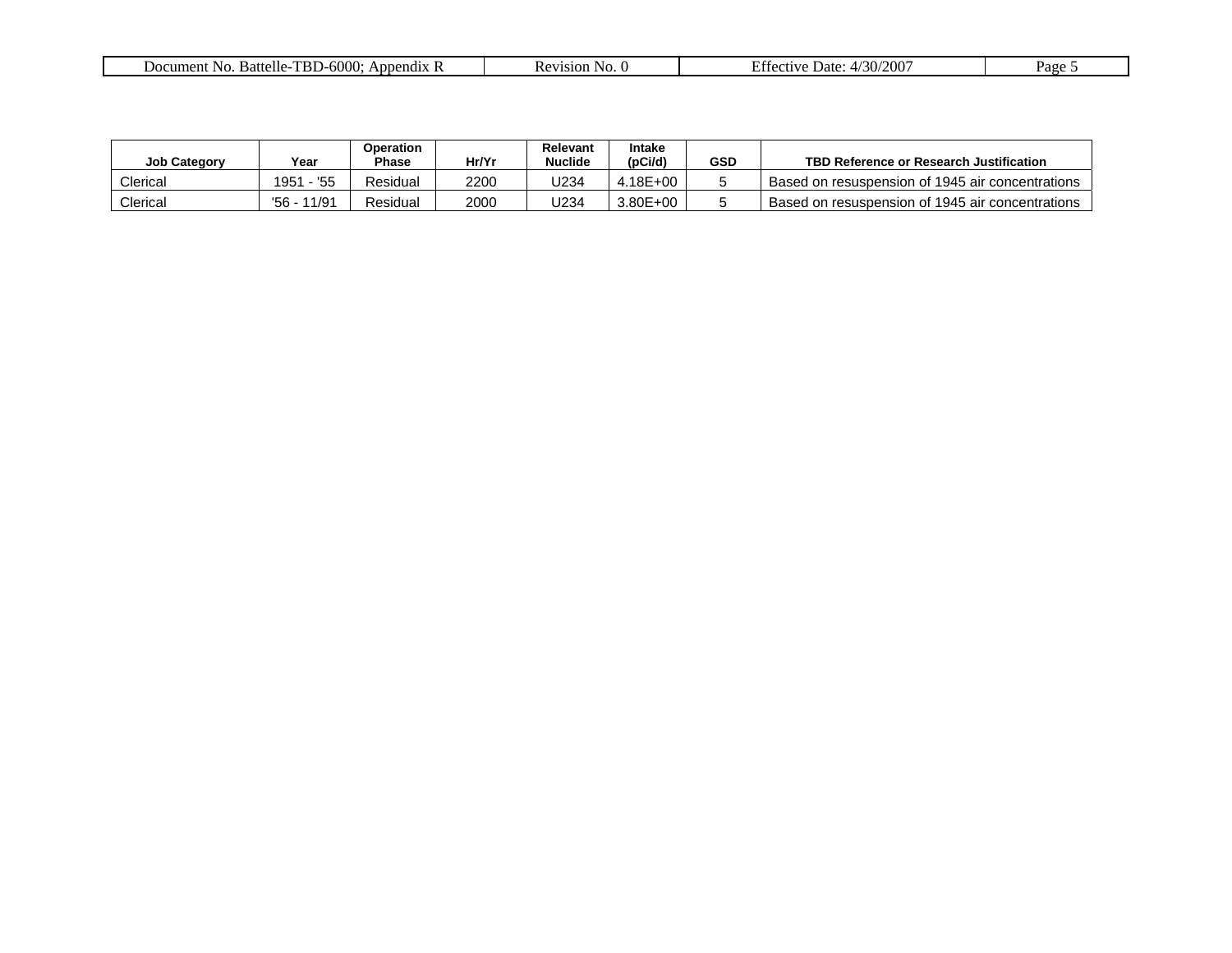| $-6000:$<br><b>TBL</b><br><b>Battelle</b><br>Append <sub>1</sub><br>NG.<br>Document | .sion-<br>'NO.<br>. . | /200<br>$\cap$<br>$\ldots$ rective $\ldots$<br>⊃ate∙<br>$'50'$ . | $\overline{\phantom{a}}$<br>. av |
|-------------------------------------------------------------------------------------|-----------------------|------------------------------------------------------------------|----------------------------------|
|-------------------------------------------------------------------------------------|-----------------------|------------------------------------------------------------------|----------------------------------|

### **Table R.2 INTERNAL DOSE PATHWAYS - Ingestion of Airborne Radionuclides**

### **Assumptions:**

Air Concentration to Intake Conversion Factor: 3.06E-05 (M^3/d)/(hr/y) - see 7.1.6 TBD-6000 Deposition velocity: 0.00075 m/s Resuspension Factor: 1.00E-06 1/m

| <b>Job Category</b>    | Year        | <b>Operation</b><br>Phase | Hr/Yr | Relevant<br><b>Nuclide</b> | <b>Intake</b><br>(pCi/d) | <b>GSD</b> | <b>TBD Reference or Research Justification</b>   |
|------------------------|-------------|---------------------------|-------|----------------------------|--------------------------|------------|--------------------------------------------------|
| Plant Floor High       | 1943        | Operations                | 2400  | U234                       | 6.55E+00                 | 5          | Based on Metal TBD for Slug Production           |
| Plant Floor High       | 1944        | Operations                | 2400  | U234                       | 6.55E+00                 | 5          | Based on Metal TBD for Slug Production           |
| Plant Floor High       | 1945        | Operations                | 2400  | U234                       | 6.55E+00                 | 5          | Based on Metal TBD for Slug Production           |
| Plant Floor High       | 1946 - '50  | Residual                  | 2400  | U234                       | 4.25E-02                 | 5          | Based on resuspension of 1945 air concentrations |
| Plant Floor High       | 1951 - '55  | Residual                  | 2200  | U234                       | 3.89E-02                 | 5          | Based on resuspension of 1945 air concentrations |
| Plant Floor High       | '56 - 11/91 | Residual                  | 2000  | U234                       | 3.54E-02                 | 5          | Based on resuspension of 1945 air concentrations |
| Plant Floor Low        | 1943        | Operations                | 2400  | U234                       | 3.28E+00                 | 5          | Based on Metal TBD for Slug Production           |
| <b>Plant Floor Low</b> | 1944        | Operations                | 2400  | U234                       | 3.28E+00                 | 5          | Based on Metal TBD for Slug Production           |
| <b>Plant Floor Low</b> | 1945        | Operations                | 2400  | U234                       | 3.28E+00                 | 5          | Based on Metal TBD for Slug Production           |
| <b>Plant Floor Low</b> | 1946 - '50  | Residual                  | 2400  | U234                       | 4.25E-02                 | 5          | Based on resuspension of 1945 air concentrations |
| Plant Floor Low        | 1951 - '55  | Residual                  | 2200  | U234                       | 3.89E-02                 | 5          | Based on resuspension of 1945 air concentrations |
| Plant Floor Low        | '56 - 11/91 | Residual                  | 2000  | U234                       | 3.54E-02                 | 5          | Based on resuspension of 1945 air concentrations |
| Supervisor             | 1943        | Operations                | 2400  | U234                       | $1.64E + 00$             | 5          | Based on Metal TBD for Slug Production           |
| Supervisor             | 1944        | Operations                | 2400  | U234                       | $1.64E + 00$             | 5          | Based on Metal TBD for Slug Production           |
| Supervisor             | 1945        | Operations                | 2400  | U234                       | $1.64E + 00$             | 5          | Based on Metal TBD for Slug Production           |
| Supervisor             | 1946 - '50  | Residual                  | 2400  | U234                       | 4.25E-02                 | 5          | Based on resuspension of 1945 air concentrations |
| Supervisor             | 1951 - '55  | Residual                  | 2200  | U234                       | 3.89E-02                 | 5          | Based on resuspension of 1945 air concentrations |
| Supervisor             | '56 - 11/91 | Residual                  | 2000  | U234                       | 3.54E-02                 | 5          | Based on resuspension of 1945 air concentrations |
| Clerical               | 1943        | Operations                | 2400  | U234                       | 1.64E-01                 | 5          | Based on Metal TBD for Slug Production           |
| Clerical               | 1944        | Operations                | 2400  | U234                       | 1.64E-01                 | 5          | Based on Metal TBD for Slug Production           |
| Clerical               | 1945        | Operations                | 2400  | U234                       | 1.64E-01                 | 5          | Based on Metal TBD for Slug Production           |
| Clerical               | 1946 - '50  | Residual                  | 2400  | U234                       | 4.25E-02                 | 5          | Based on resuspension of 1945 air concentrations |
| Clerical               | 1951 - '55  | Residual                  | 2200  | U234                       | 3.89E-02                 | 5          | Based on resuspension of 1945 air concentrations |
| Clerical               | '56 - 11/91 | Residual                  | 2000  | U234                       | 3.54E-02                 | 5          | Based on resuspension of 1945 air concentrations |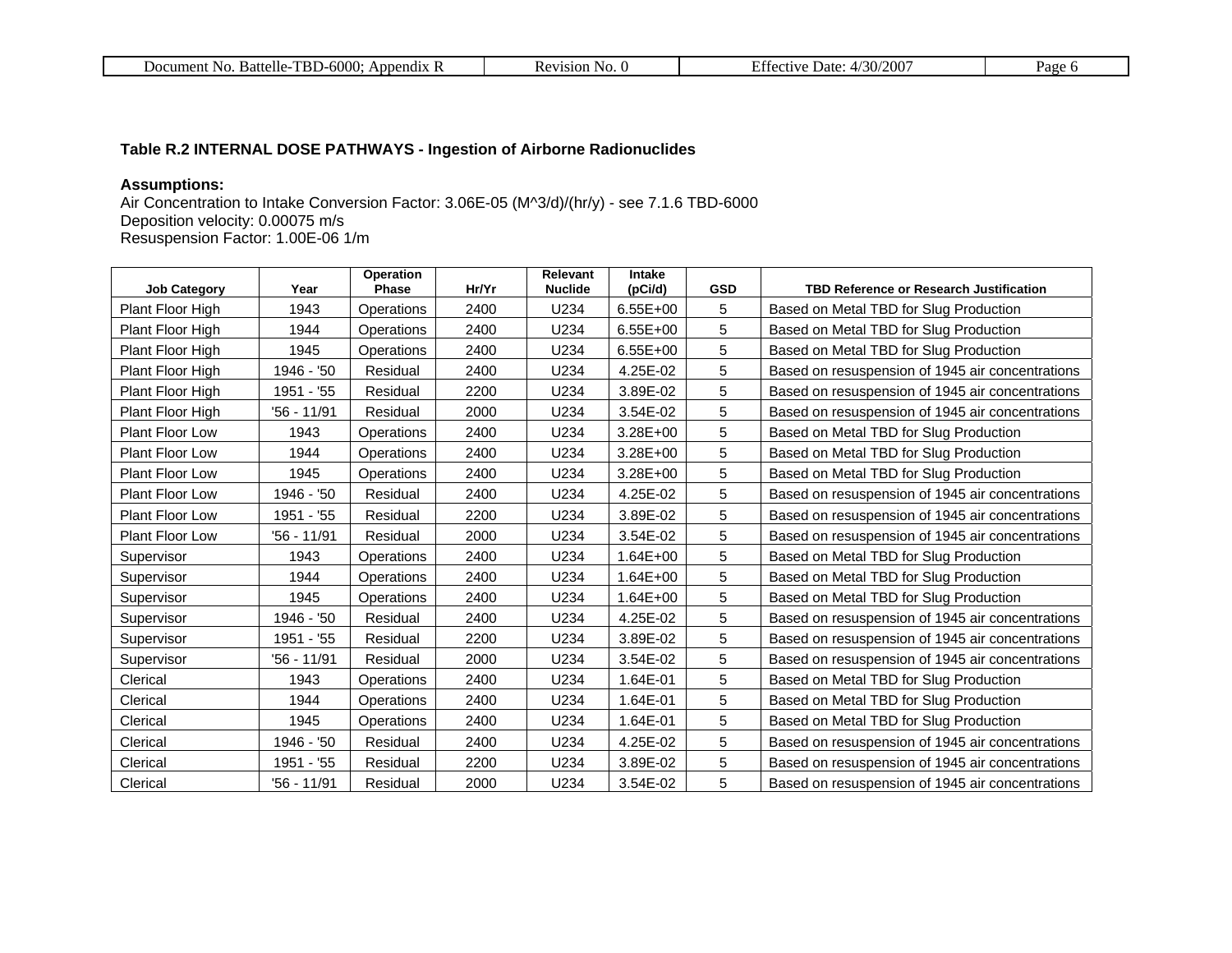| $TBD-6000:$<br>Battelle<br>Document No.<br>Annendix | NO.<br>1S1OF | 200°<br>'30'<br>Date:<br>. ctive<br>. | Page |
|-----------------------------------------------------|--------------|---------------------------------------|------|
|-----------------------------------------------------|--------------|---------------------------------------|------|

#### **Table R.3 EXTERNAL DOSE PATHWAYS - Whole Body**

#### **Asumptions:**

Submersion Dose Conversion Factor: 2.462E-09 mrem/h/dpm/m^3

Deposition velocity: 0.0008

Contaminated Surface Dose Conversion Factor: 5.615E-10 mrem/h/dpm/m^2

All external dose from estimated exposure to uranium slugs

Residual period: Assume no handling of U metal - only exposure is from residual contamination on floor and in air

|                        |             |                           |       |                            | <b>External</b><br>Whole |            |                                                |
|------------------------|-------------|---------------------------|-------|----------------------------|--------------------------|------------|------------------------------------------------|
| <b>Job Category</b>    | Year        | <b>Operation</b><br>Phase | Hr/Yr | Relevant<br><b>Nuclide</b> | Body<br>(mR/d)           | <b>GSD</b> | <b>TBD Reference or Research Justification</b> |
| Plant Floor High       | 1943        | Operations                | 2400  | U234                       | 3.49E-01                 | 5          | Generic Metal TBD, Section 6.3                 |
| Plant Floor High       | 1944        | Operations                | 2400  | U234                       | 3.49E-01                 | 5          | Generic Metal TBD, Section 6.3                 |
| Plant Floor High       | 1945        | Operations                | 2400  | U234                       | 3.49E-01                 | 5          | Generic Metal TBD, Section 6.3                 |
| Plant Floor High       | 1946 - '50  | Residual                  | 2400  | U234                       | 3.07E-05                 | 5          | Generic Metal TBD, Section 6.3                 |
| Plant Floor High       | 1951 - '55  | Residual                  | 2200  | U234                       | 2.58E-05                 | 5          | Generic Metal TBD, Section 6.3                 |
| Plant Floor High       | '56 - 11/91 | Residual                  | 2000  | U234                       | 2.13E-05                 | 5          | Generic Metal TBD, Section 6.3                 |
| Plant Floor Low        | 1943        | Operations                | 2400  | U234                       | 1.75E-01                 | 5          | Generic Metal TBD, Section 6.3                 |
| Plant Floor Low        | 1944        | Operations                | 2400  | U234                       | 1.75E-01                 | 5          | Generic Metal TBD, Section 6.3                 |
| Plant Floor Low        | 1945        | Operations                | 2400  | U234                       | 1.75E-01                 | 5          | Generic Metal TBD, Section 6.3                 |
| <b>Plant Floor Low</b> | 1946 - '50  | Residual                  | 2400  | U234                       | 3.07E-05                 | 5          | Generic Metal TBD, Section 6.3                 |
| <b>Plant Floor Low</b> | 1951 - '55  | Residual                  | 2200  | U234                       | 2.58E-05                 | 5          | Generic Metal TBD, Section 6.3                 |
| Plant Floor Low        | '56 - 11/91 | Residual                  | 2000  | U234                       | 2.13E-05                 | 5          | Generic Metal TBD, Section 6.3                 |
| Supervisor             | 1943        | Operations                | 2400  | U234                       | 1.84E-02                 | 5          | Generic Metal TBD, Section 6.3                 |
| Supervisor             | 1944        | Operations                | 2400  | U234                       | 1.84E-02                 | 5          | Generic Metal TBD, Section 6.3                 |
| Supervisor             | 1945        | Operations                | 2400  | U234                       | 1.84E-02                 | 5          | Generic Metal TBD, Section 6.3                 |
| Supervisor             | 1946 - '50  | Residual                  | 2400  | U234                       | 3.07E-05                 | 5          | Generic Metal TBD, Section 6.3                 |
| Supervisor             | 1951 - '55  | Residual                  | 2200  | U234                       | 2.58E-05                 | 5          | Generic Metal TBD, Section 6.3                 |
| Supervisor             | '56 - 11/91 | Residual                  | 2000  | U234                       | 2.13E-05                 | 5          | Generic Metal TBD, Section 6.3                 |
| Clerical               | 1943        | Operations                | 2400  | U234                       | 1.18E-04                 | 5          | Generic Metal TBD, Section 6.3                 |
| Clerical               | 1944        | Operations                | 2400  | U234                       | 1.18E-04                 | 5          | Generic Metal TBD, Section 6.3                 |
| Clerical               | 1945        | Operations                | 2400  | U234                       | 1.18E-04                 | 5          | Generic Metal TBD, Section 6.3                 |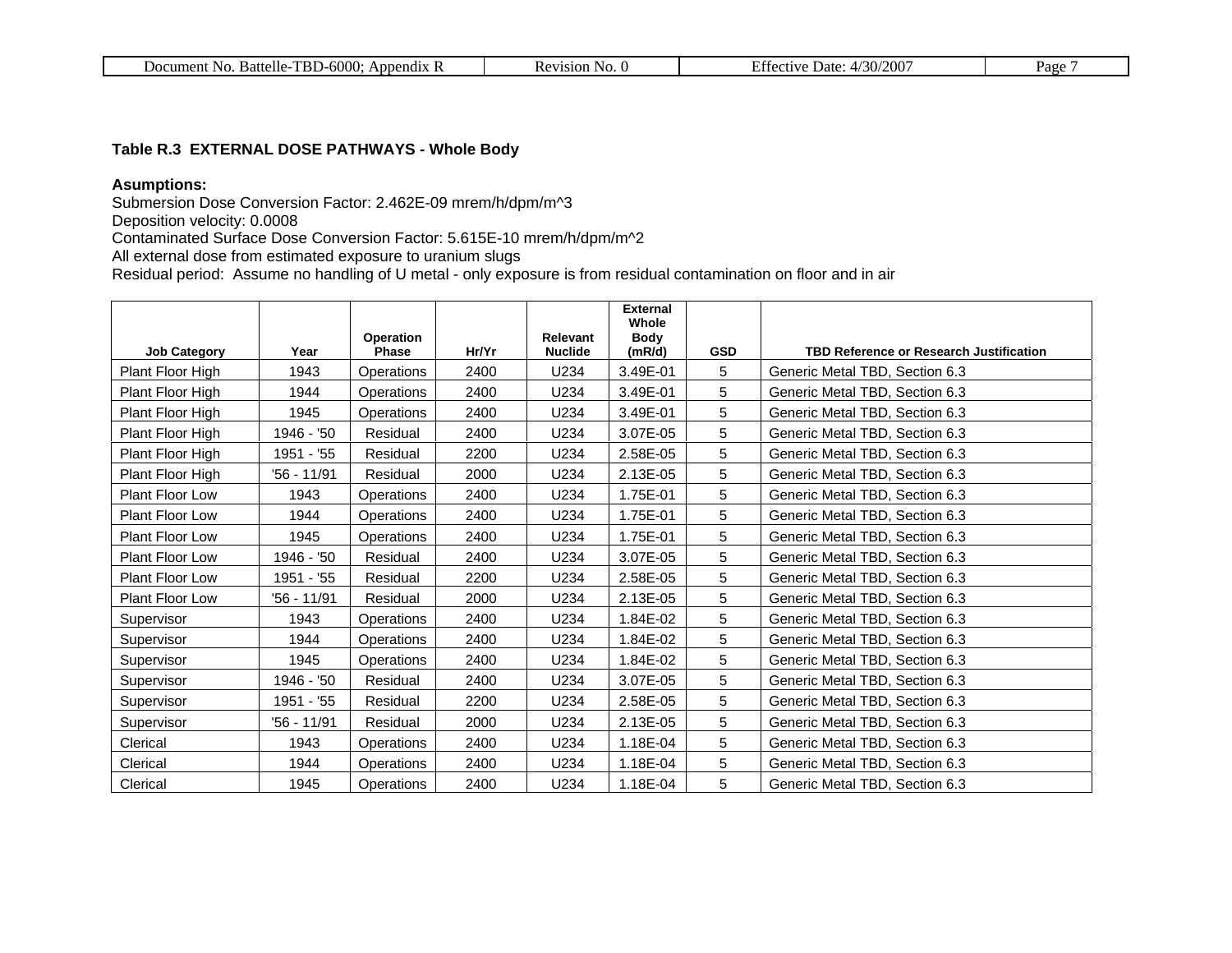| ے م<br>TRI<br>Nο<br>Battelle-<br>Appendix R<br>ument<br>DIJ-0000 | evision<br>NO. | $\sim$ $\sim$<br>ാററ<br>tective Date:<br>ZUU I<br>4/30 | $P_{\text{age}}$ |
|------------------------------------------------------------------|----------------|--------------------------------------------------------|------------------|
|                                                                  |                |                                                        |                  |

| <b>Job Category</b> | Year        | Operation<br><b>Phase</b> | Hr/Yr | <b>Relevant</b><br><b>Nuclide</b> | <b>External</b><br>Whole<br><b>Body</b><br>(mR/d) | <b>GSD</b> | TBD Reference or Research Justification |
|---------------------|-------------|---------------------------|-------|-----------------------------------|---------------------------------------------------|------------|-----------------------------------------|
| Clerical            | 1946 - '50  | Residual                  | 2400  | U234                              | 3.07E-05                                          |            | Generic Metal TBD, Section 6.3          |
| Clerical            | 1951 - '55  | Residual                  | 2200  | U234                              | 2.58E-05                                          | 5          | Generic Metal TBD, Section 6.3          |
| Clerical            | '56 - 11/91 | Residual                  | 2000  | U234                              | 2.13E-05                                          | 5          | Generic Metal TBD, Section 6.3          |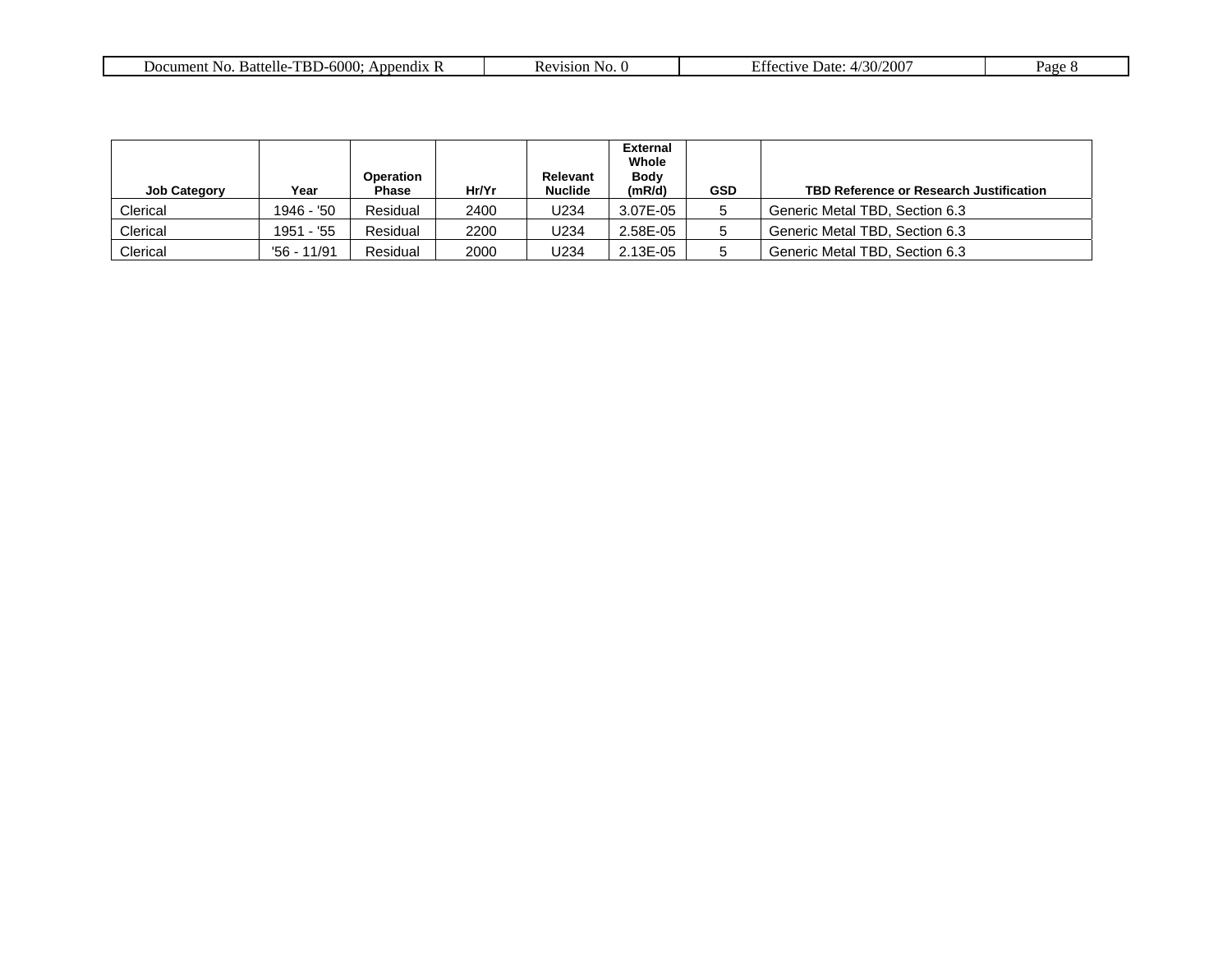#### **Table R.4 EXTERNAL DOSE PATHWAYS - Skin**

#### **Assumptions:**

All assumptions from TBD-6000 Section 6.3

Operational Period: Non-penetrating dose to skin 115 mR/hour (hands and forearms) 10.4 mR/hour (other)

Plant Floor High: Assume hands in contact with metal 50% of time. Other skin is 100% of dose rate at 1-ft, 20.8 mrem/h Plant Floor Low: 50% of Plant Floor High

Supervisor: assume 10% of Plant Floor Low for time in contact with metal

Clerical: assume no handling of U metal.

Residual Period: Non-penetrating dose to skin 3.9E-06 mr/hour

Assume no handling of U metal.

Assume 10x the photon whole body dose rate

|                     |             |                    |       |                            | Hands &                   | Other                 |            |                                                |
|---------------------|-------------|--------------------|-------|----------------------------|---------------------------|-----------------------|------------|------------------------------------------------|
| <b>Job Category</b> | Year        | Operation<br>Phase | Hr/Yr | Relevant<br><b>Nuclide</b> | <b>Forearms</b><br>(mR/d) | <b>Skin</b><br>(mR/d) | <b>GSD</b> | <b>TBD Reference or Research Justification</b> |
| Plant Floor High    | 1943        | Operations         | 2400  | U234                       | 7.56E+02                  | 6.84E+01              | 5          | Generic Metal TBD, Section 6.3                 |
| Plant Floor High    | 1944        | Operations         | 2400  | U234                       | 7.56E+02                  | $6.84E + 01$          | 5          | Generic Metal TBD, Section 6.3                 |
| Plant Floor High    | 1945        | Operations         | 2400  | U234                       | 7.56E+02                  | 6.84E+01              | 5          | Generic Metal TBD, Section 6.3                 |
| Plant Floor High    | 1946 - '50  | Residual           | 2400  | U234                       | 3.07E-04                  | 3.07E-04              | 5          | Generic Metal TBD, Section 6.3                 |
| Plant Floor High    | 1951 - '55  | Residual           | 2200  | U234                       | 2.58E-04                  | 2.58E-04              | 5          | Generic Metal TBD, Section 6.3                 |
| Plant Floor High    | '56 - 11/91 | Residual           | 2000  | U234                       | 2.13E-04                  | 2.13E-04              | 5          | Generic Metal TBD, Section 6.3                 |
| Plant Floor Low     | 1943        | Operations         | 2400  | U234                       | 3.78E+02                  | $3.42E + 01$          | 5          | Generic Metal TBD, Section 6.3                 |
| Plant Floor Low     | 1944        | Operations         | 2400  | U234                       | 3.78E+02                  | $3.42E + 01$          | 5          | Generic Metal TBD, Section 6.3                 |
| Plant Floor Low     | 1945        | Operations         | 2400  | U234                       | 3.78E+02                  | $3.42E + 01$          | 5          | Generic Metal TBD, Section 6.3                 |
| Plant Floor Low     | 1946 - '50  | Residual           | 2400  | U234                       | 3.07E-04                  | 3.07E-04              | 5          | Generic Metal TBD, Section 6.3                 |
| Plant Floor Low     | 1951 - '55  | Residual           | 2200  | U234                       | 2.58E-04                  | 2.58E-04              | 5          | Generic Metal TBD, Section 6.3                 |
| Plant Floor Low     | '56 - 11/91 | Residual           | 2000  | U234                       | 2.13E-04                  | 2.13E-04              | 5          | Generic Metal TBD, Section 6.3                 |
| Supervisor          | 1943        | Operations         | 2400  | U234                       | 3.78E+01                  | $3.42E + 00$          | 5          | Generic Metal TBD, Section 6.3                 |
| Supervisor          | 1944        | Operations         | 2400  | U234                       | 3.78E+01                  | 3.42E+00              | 5          | Generic Metal TBD, Section 6.3                 |
| Supervisor          | 1945        | Operations         | 2400  | U234                       | 3.78E+01                  | $3.42E + 00$          | 5          | Generic Metal TBD, Section 6.3                 |
| Supervisor          | 1946 - '50  | Residual           | 2400  | U234                       | 3.07E-04                  | 3.07E-04              | 5          | Generic Metal TBD, Section 6.3                 |
| Supervisor          | 1951 - '55  | Residual           | 2200  | U234                       | 2.58E-04                  | 2.58E-04              | 5          | Generic Metal TBD, Section 6.3                 |
| Supervisor          | '56 - 11/91 | Residual           | 2000  | U234                       | 2.13E-04                  | 2.13E-04              | 5          | Generic Metal TBD, Section 6.3                 |
| Clerical            | 1943        | Operations         | 2400  | U234                       | $0.00E + 00$              | $0.00E + 00$          | 5          | Generic Metal TBD, Section 6.3                 |
| Clerical            | 1944        | Operations         | 2400  | U234                       | $0.00E + 00$              | $0.00E + 00$          | 5          | Generic Metal TBD, Section 6.3                 |